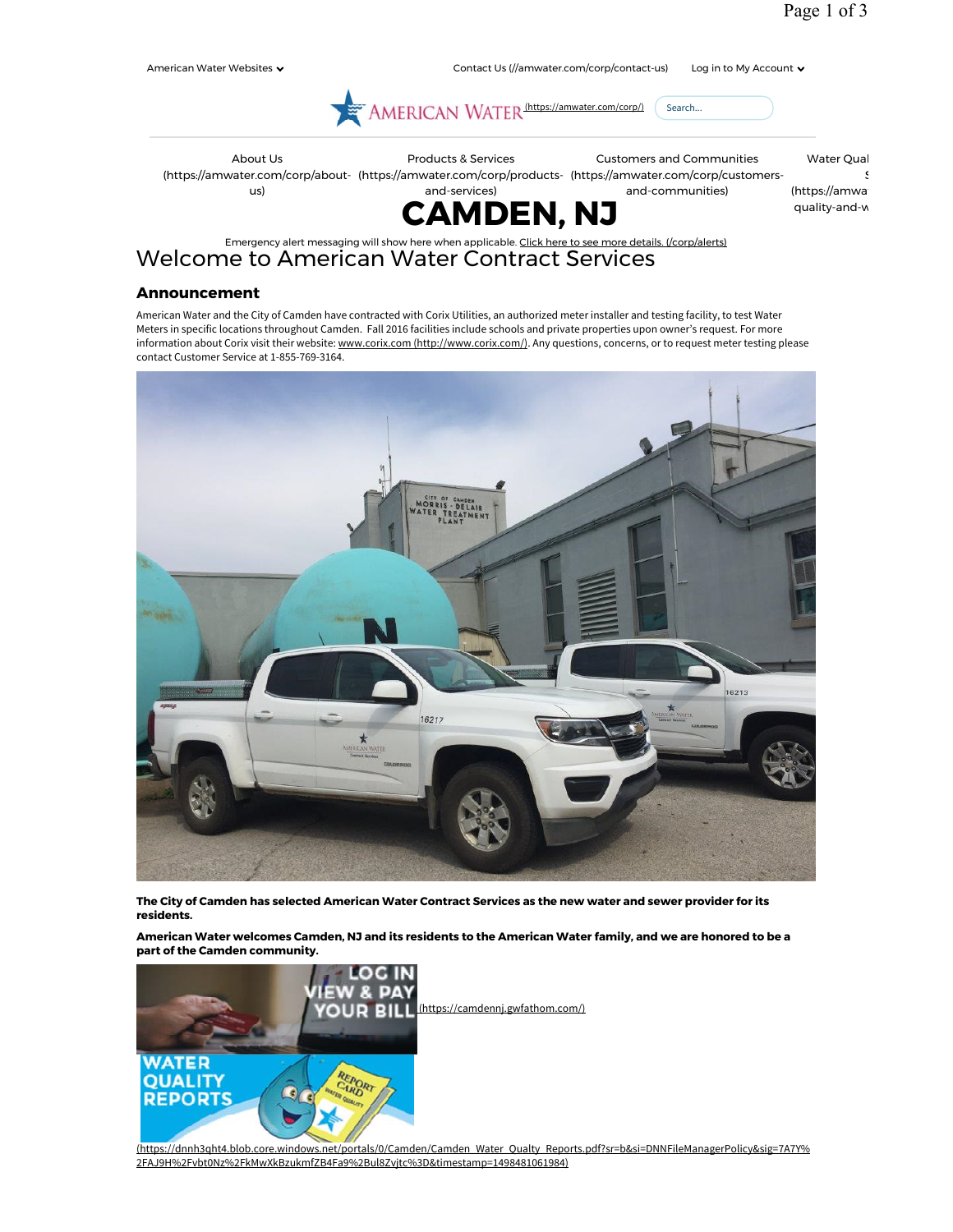

(https://dnnh3qht4.blob.core.windows.net/portals/0/Camden/solutions\_to\_storwater\_pollution.pdf?sr=b&si=DNNFileManagerPolicy&sig=% 2FLnIg358yEmvn17HZjMNhZvnrYALZ1GEm5%2FfOwPgraM%3D&timestamp=1500919140688)



(https://dnnh3qht4.blob.core.windows.net/portals/0/Camden/2\_Camden\_Smart.pdf? sr=b&si=DNNFileManagerPolicy&sig=8TyBiiL9MV80zbu8eiEvlZQr4hb64SdCg7vPgWQ%2Bjgo%3D&timestamp=1500928055592)

## **Contact Information**

American Water Contract Services Camden Operations Center 100 S. 17th Street Camden, NJ 08105

Fax: 1-201-487-9431

Customer Service Number: 1-855-769-3164

Customer Service Phone Hours: Monday – Friday: 8:00 a.m. – 6:00 p.m.

24/7 Emergencies: 1-856-488-2041

Pay in Person Locations: PNC Bank 110 North Broadway Camden, NJ 0810 Hours of Operation: Monday - Friday: 9:00 a.m. - 3:30 p.m



Log in to My Account Online to pay your bill online, set up emergency notifications, and manage your account

### **On My Account Online you can also:**

Pay your bill Check your account balance Turn your service on/off Sign up for alerts View your water usage Set up paperless billing

Log In to My Account Online (/myaccount)



**Phone: 1.800.272.1325**

#### **Call Us at 1.800.565.7292 (tel:18005657292)**

Call 24/7 for any emergency. Water emergencies don't keep business hours. For non-emergencies, call M-F 7am-7pm.

**General Inquiries:**

Contact Us (/corp/contact-us)

//amwater.com/corp/careers)

# **Careers (https://amwater.com/co**

Search Openings (https://career4.successfactors.com/career? company=amwater)

**Follow Us:**